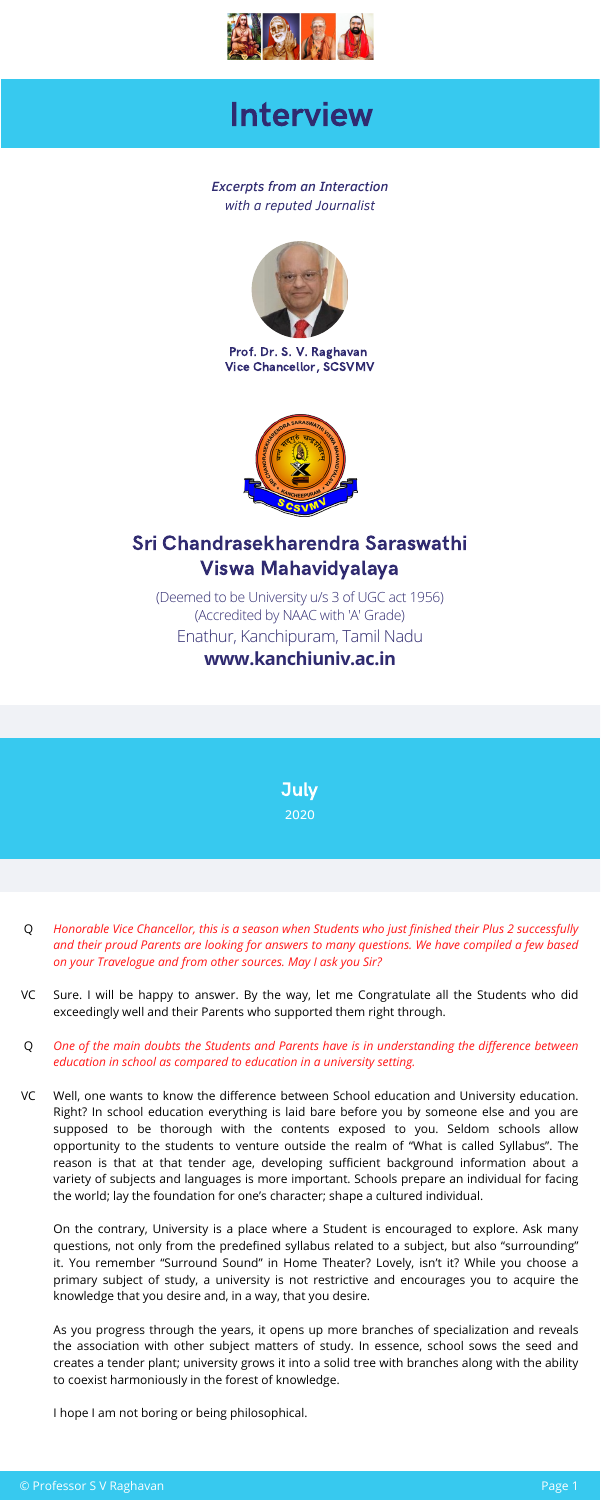#### *No Sir. Not at all. It is interesting…* Q *Moving further, may I ask: What is meant by choice, when you study in a University?*

One choice is visible from outside and the other is visible after you get inside. While the first level choice is normally a joint effort by students and parents, the second level choice is an informed decision taken by the student with the help of faculty counselling during the program. It is perhaps, the first-time student starts taking decision that impacts his / her life.

What the university does is to design the courses and their delivery timing to maximize the possibilities for each student to choose from.

### *What is the difference between Arts, Science, Commerce, Philosophy, Languages, Culture,* Q *Engineering, and Medicine?*

A program in Science enables one to understand the nature around. Physics helps you understand mass, movement, forces, and so on. Chemistry enables one to understand the elements and their properties that make the world around you. Mathematics enables to comprehend, represent, model, predict, and manage the events around you; arising out of anything, may be finance or data science or a scientific experiment or a medical study. Biochemistry enables you to understand the interaction of elements and subsystems inside an organism or a collection of organisms called human being. Biology enables one to understand the composition and behaviour or living things. Biotechnology enables one to understand the exploitation of biological processes for industrial and other purposes, especially the genetic manipulation of microorganisms for the production of antibiotics, hormones, etc. The list goes on…

There are two types of choices; one when you enter the portals of a university and the other when you are undergoing a particular program. For example, to choose to study any one of (Arts, Science, Commerce, Business Administration, Language, Law, Philosophy, Culture, Anthropology, Engineering, Medicine) is a choice one makes while entering a program. While doing Commerce, choosing to specialize in Taxation, Financial Planning, Banking, Legal Compliance is another. Another example is the relationship between Archeology and Anthropology, Mathematics and Computer Science, and so on. VC

A program in Commerce enables one to understand the business world. Exposes one to all aspects of the business environment; from accounting principles all the way up to governance and compliance. It is comprehensive. It also gives a glimpse of law as well.

The courses in Philosophy, Languages, and Culture are inextricably intertwined as all of them reflect the human evolution from time immemorial. These courses enable one to understand the origin of everything and the role of time in evolution of civilizations. The engineering courses span a spectrum; Mechanical, Electrical, Electronics, Instrumentation, Civil, Structural, Computer Science, Information Technology, and so on.

A program in Arts subject enables one to understand the civilization around; makes one aware of past, present, and a possible future. For example, a student pursuing B.A. (Economics) comes across the fact (Perhaps for the first time) that cash that one carries in the pocket and the economy you are in are two different things; that the "Economic Environment" can be governed, managed, based on certain broader philosophies and principles. It is a wonderful subject. In fact, my favorite! I can tell you similar interesting facts about every Degree Program in Arts. VC

Of these, study of Mechanical Engineering enables one to design next generation robot that is full of Electronics, Sensors, Computer Science, Artificial Intelligence, Applied mechanics, Materials Science, Mathematics, Control Systems and Stability, Data Science, aesthetics, Engineering Design! In fact, any study in engineering is wholistic. You start with reading and passing examinations, but soon you start "living it and breathing it".

This is true of every field of engineering study.

At our university we focus on Ayurveda based Medicine. Wonderful system based on our tradition and culture, believes in wholistic treatment of all diseases a human body may be subjected to, making of those medicines, nuances of diagnosis and cure are all an integral part. As in any other medical science education, the Ayurveda Program has intensive "patient centric" practice. In fact, it is quite successful and sought after.

- *WoW! Very impressive. You gave us a graphic description and a guided tour of almost everything. It* Q *makes one feel one wants everything! Given such a setting, how does one choose a course or program?*
- It is simple. A student should figure out what does he / she wants. Where does the interest lie? Then the choice will be easy. VC
- *Should one study only to get employment? Can't one study for the pleasure of it?* Q
- You have asked and answered yourself! You see for many; studying is a means to reasonable livelihood; perhaps an investment of future. A university can help students in enablement; encourage them to equip themselves with contemporary skills that are useful in the job market; enhance their understanding of the subject they are interested in; empower them to go ahead and conquer the world in all possible ways. VC

All that said, studying for its own sake has a pleasure component that is significant in shaping the individual.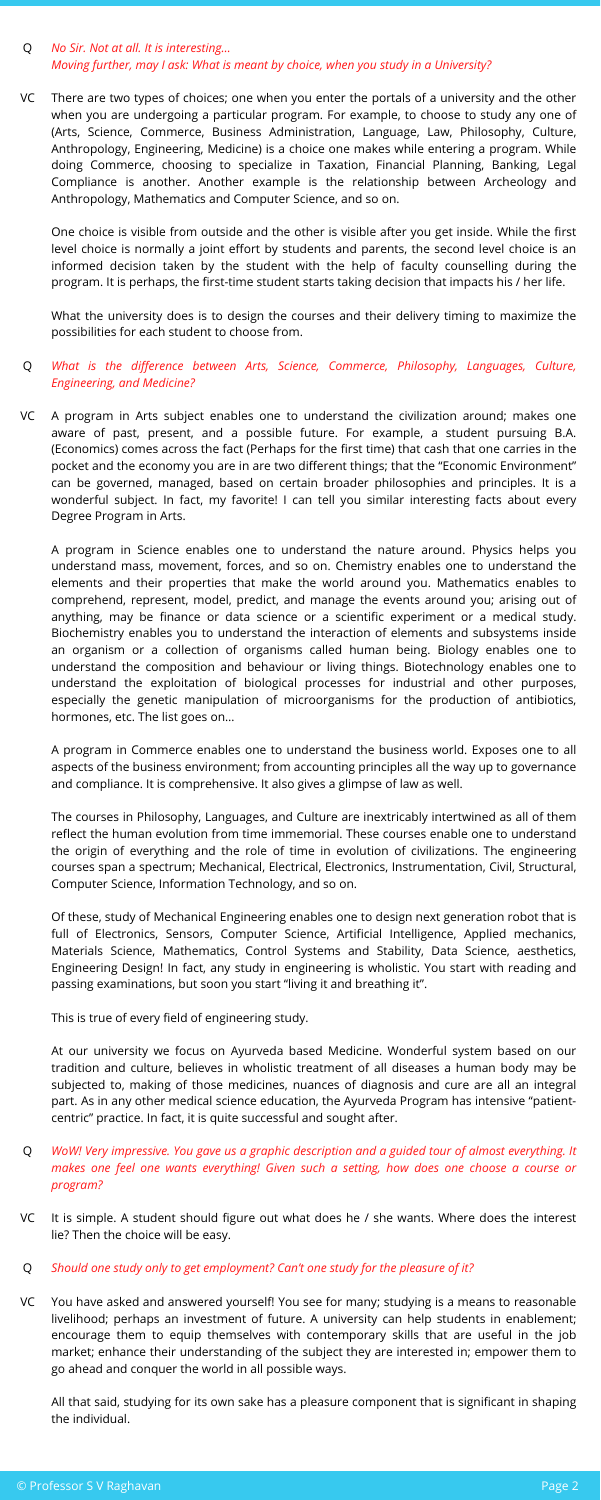We teach Sanskrit to all students at SCSVMV. Sanskrit and Mathematics will open your eyes to the world. If you know Sanskrit, you will be able to understand the Process of comprehension, Identification of Issues, Define arguments, and Participate successfully in debates.

Ha Ha Ha (*Laughs*)…

#### *What is an interdisciplinary program?* Q

It is an interesting question. When you say there are programs in Mathematics as well as Computer Science, the interdisciplinary programs such as Cyber Security, Data Science, CS with AI and ML focus all turn out to be there automatically. Similarly, when you say you have Mechanical engineering, Electronics, and Computer Science, the interdisciplinary program in Mechatronics is automatic. VC

#### *Do you have Scholarship?* Q

- Of course, we do. Scholarship is a sacred word. It is attributed to the Best. We closely observe the performance and reward the deserving year on year. When they finally graduate, it issues out as Gold Medal, Silver Medal, and so on. VC
- *What are your fees?* Q
- The programs of study in SCSVMV are economical and competitive. Of course, we ensure value for money. Our website carries all the details. VC
- *Why are Engineering and Medicine expensive compared to other courses?* Q
- Compared to Arts and Science courses, there are laboratories, expensive equipment, and the cost of running a hospital itself for practical training. It all adds up. Plus, the number of years of education is also more. Many reasons… VC
- *Do you have interdisciplinary programs or courses?* Q
- We do have a number of interdisciplinary courses. We also allow cross crediting with other departments. If there is a specific requirement for a student doing a project, the Faculty Counsellor can recommend exceptions. We are a dynamic institution. We have strict rules where administration, academic rigor, and discipline are involved. We are very flexible when it comes to academic need to achieve an academic goal. VC

#### *What should I study if I want to be an IAS?* Q

Any degree. It is not what, but how. An IAS requires ability to read a lot, comprehend quickly, make notes precisely and accurately, excellent language skills, ability to thoroughly analyze any topic at hand, and so on. It is more the way you shape yourself. 50% classroom engagement and 100% self-improvement. 200% dedication! I think I have exceeded the normal understanding that all percentages should add up to 100%. VC

#### *What should I study if I want to be a Chartered Accountant?* Q

- Preferably start with a B.Com. Or B.Com. (Hons.). Specialize as you go to higher years. Prepare for the First level examination of the Institute of Chartered Accountants of India. And proceed further as you graduate. In our institution, there is an in-built advantage. Many Chartered Accountants from the Chennai City volunteer in teaching courses. Students make contacts and pursue further. VC
- *What should I study if I want to be a Company Secretary?* Q
- Start with any degree. Specialize in law and legal compliance as you go to higher years. Prepare for the First level examination of the Institute of Company Secretaries of India. And proceed further as you graduate. In our institution, there is an in-built advantage. Many practitioners from the Chennai City volunteer in teaching courses. Students make contacts and pursue further. VC
- *What should I study if I want to be a Cost Accountant?* Q
- Preferably start with a B.Com. Or B.Com. (Hons.). Specialize in accounting practices and information technology as you go to higher years. Prepare for the First level examination of the Institute of Cost and Works Accountants of India. And proceed further as you graduate. In our institution, there is an in-built advantage. Many practitioners from the Chennai City volunteer in teaching courses. Students make contacts and pursue further. VC
- *What should I study if I want to be a Scientist?* Q
- Study Science. Ha Ha Ha (*Laughs*)… It is a journey. It is Tapas. Takes Years. VC
- *What should I do to become a Data Scientist?* Q
- Ha Ha Ha (*Laughs*)… The most fanciful thing today. You should make sure you take courses in Mathematics, Computer Science, and at least one application domain. Most often Data Science is mentioned in conversation alongside finance. VC
- *Why are AI and ML fancied?* Q
- World view. Some subjects are fanciful at some points. Such a trend represents the intensity of usage of that body of knowledge worldwide. But beware: any pursuit should be accompanied by hard work, passion, and devotion. VC